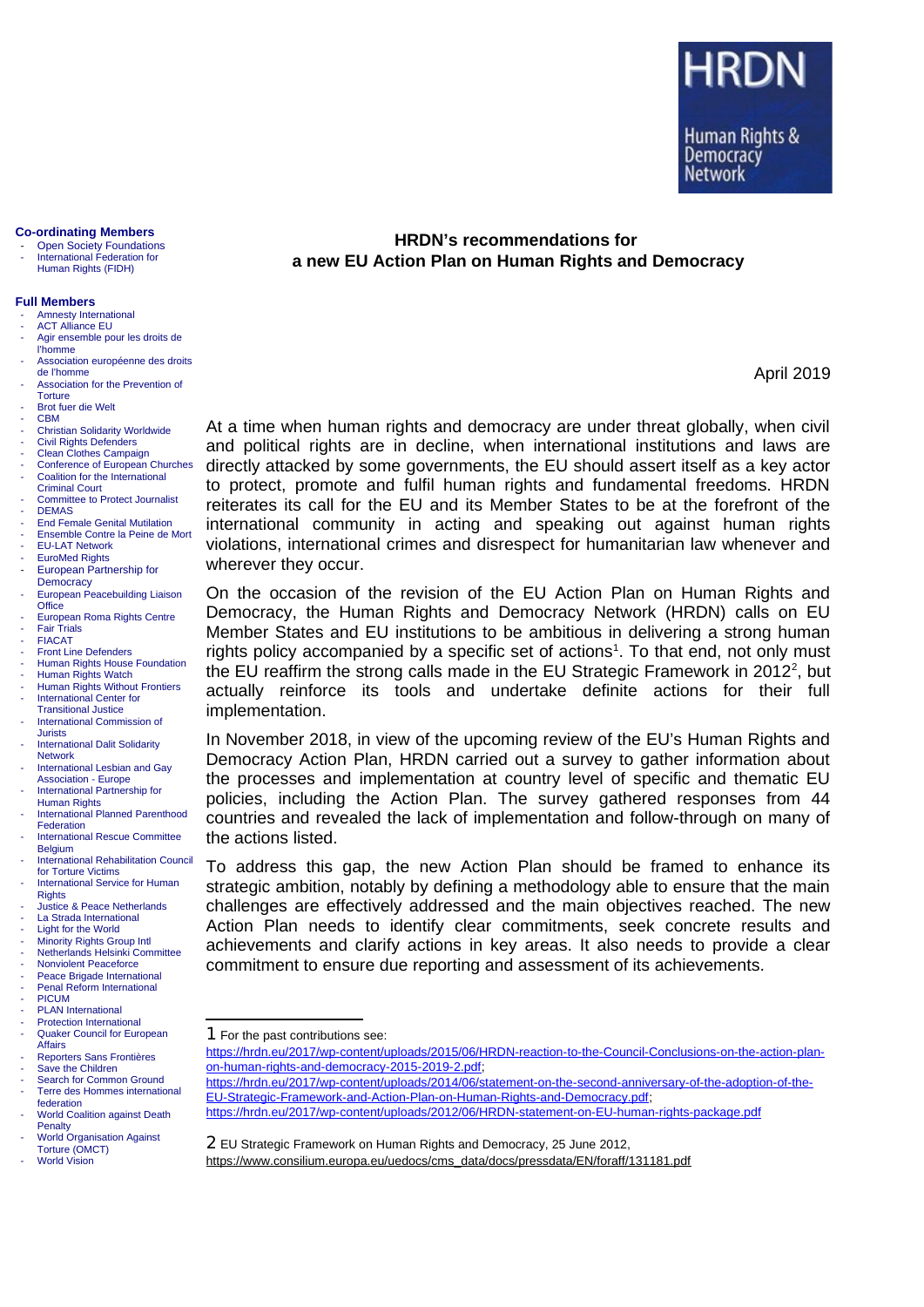## **Recommit to the key objectives of the 2012 EU Strategic Framework on Human Rights and Democracy**

The EU Strategic Framework and the first Action Plan on Human Rights and Democracy were adopted and endorsed by the EU institutions and Member States in 2012. The Strategic Framework asserted the joint responsibility by the EU and its Member States to promote and speak out on human rights and democracy in the world. It affirmed their political will to promote human rights in all areas of the EU's external action without exception, and to place respect for human rights to the centre of the EU's relations with all third countries.

Yet, seven years after the adoption of this key political declaration, efforts are still needed to identity policy and practical solutions to the declining global trends in human rights and democracy. It is therefore essential that the Strategic Framework commitments be reasserted as transversal objectives pursued in all areas of action and implementation, "including at the highest level" of EU and Member States actions.

#### *1. Defending universality*

The defence of universality should remain a priority of the new Action Plan. To ensure the defence of universality, the Action Plan must be embedded in international law and must clearly spell out the EU's objective to defend human rights as "*universally applicable legal norms*".

Universality requires better and more systematic efforts in global advocacy towards the ratification and implementation of international human rights law instruments. At bilateral and regional level, the EU must explicitly set out the obligation to obtain the ratification and implementation of key international human rights conventions before the conclusion of cooperation, trade and other agreements.

## *2. Ensuring mainstreaming and coherence of EU policies*

The Strategic Framework identifies the purpose of **"***pursuing coherent objectives***" and ensuring that human rights are respected, protected and promoted "***in all EU external policies***"**.

To ensure that these objectives are reachable, the new Action Plan should:

 a) ensure that ex-ante and ex-post Impact Assessments encompassing human rights and democracy are systematically undertaken

– before and after the development of legislative and non-legislative processes,

– during the negotiation and implementation of international agreements,

– when defining all policies, including trade, investment, Common Security and Defence Policy (CSDP), development cooperation, financial and technical support, migration and counter-terrorism.

The Action Plan should propose the development of a robust and methodologically sound approach to the analysis of human rights impacts, with a better involvement of civil society and human rights defenders in dedicated steering committees.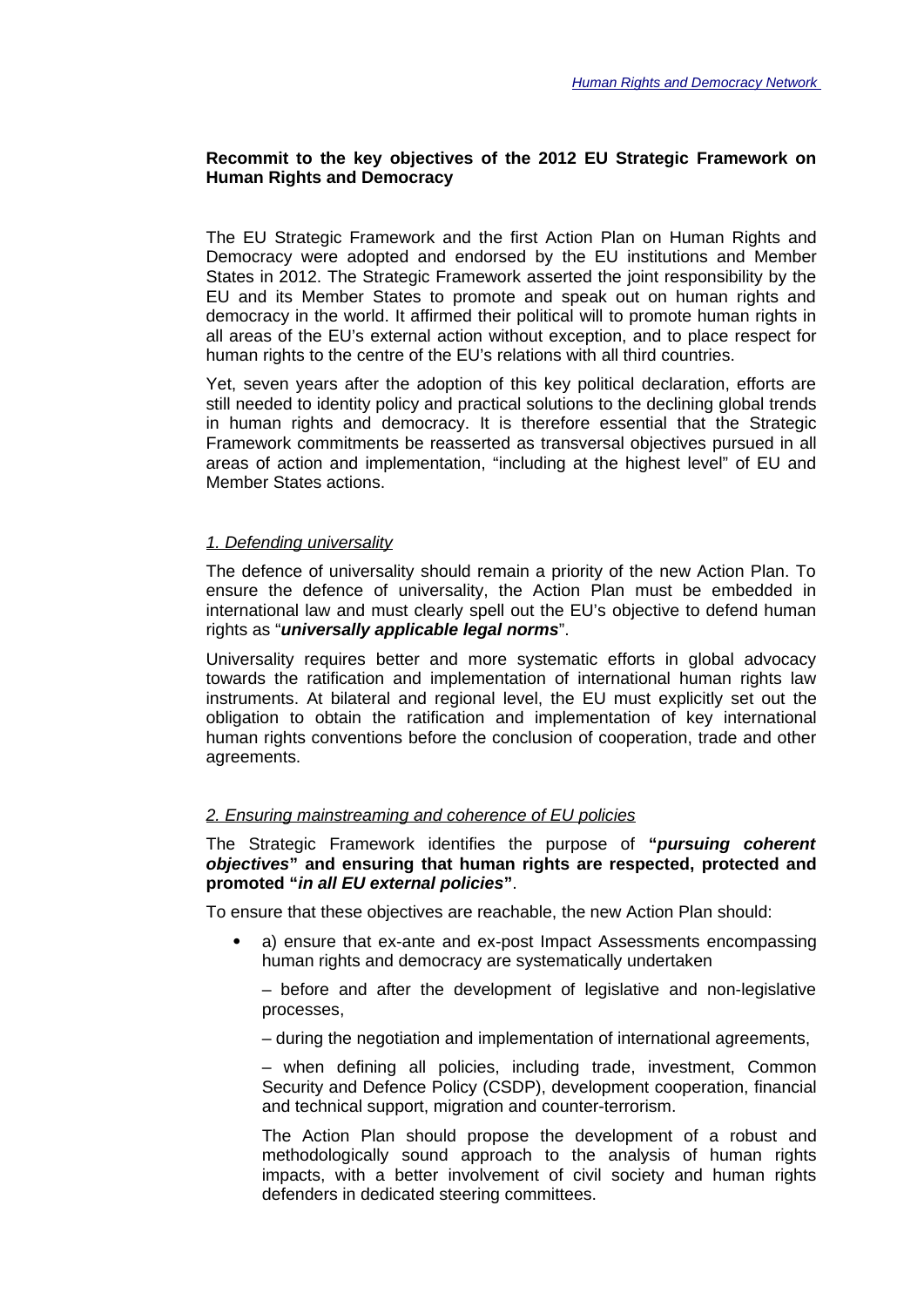The Impact Assessments must lead to concrete actions where needed. They should set up tools and mechanisms to prevent violations of human rights and, where violations occur, ensure that victims have access to justice and redress and that those responsible are held to account*[3](#page-2-0)* .

 b) reassert the objective of the 2012 Action Plan to "*intensify cooperation between the Council working parties on fundamental rights (FREMP) and human rights (COHOM) to address issues of coherence and consistency between the EU's external and internal human rights policy*" (point 8 a).

## *3. Being principled*

The new Action Plan should reaffirm the need to "*place human rights at the centre of [the EU's] relations with all third countries, including its strategic partners*". In doing so, the EU should also seek to fulfil commitments that did not receive enough attention since their mention in 2012:

- a) Seeking "*impact on the ground through tailor-made approaches*".
- b) Ensuring that its "*dialogues lead to results*", raising human rights issues "*vigorously*" "*including at the highest level*".
- c) **Making "***use of the full range of instruments at its disposal*".

All of this should be sought by seeking an "*effective use and interplay of EU external policy instruments*" and developing "*working methods to ensure the best articulation*" between them, including by improving some of them like the human rights dialogues and the human rights clauses.

## *4. Defending multilateralism*

## **In face of unprecedented challenges and attacks, multilateralism and the rules-based international order must be efficiently supported and defended**.

The EU should reiterate its commitment to support "*a strong multilateral human rights system which can monitor impartially implementation of human rights norms and call all States to account*" and to "*resist strenuously any attempts to call into question the universal application of human rights*".

This entails that the EU not only commits to developing a dedicated strategy to respond in a strong and united manner to attacks against multilateralism but tackle this challenge by:

- Better identifying threats to react promptly to attempts to dilute and weaken international standards, laws and institutions.
- Better mobilising against reprisals targeting civil society and defending civil society in international and regional fora.
- Creating alliances, reaching out to partners earlier and daring to submit resolutions to vote rather than hoping for consensus when needed.
- Strengthening democracy in partner countries, as it is an important way to reinforce the sustainability of the rules-based international order and to lay the ground for alliances with like-minded partners that will work with the EU for the defence and promotion of human rights.

<span id="page-2-0"></span><sup>3</sup> In line with the Basic Principles and Guidelines on the Right to a Remedy and Reparation for Victims of Gross Violations of International Human Rights Law and Serious Violations of International Humanitarian Law, 16 December 2005,<https://www.ohchr.org/EN/ProfessionalInterest/Pages/RemedyAndReparation.aspx>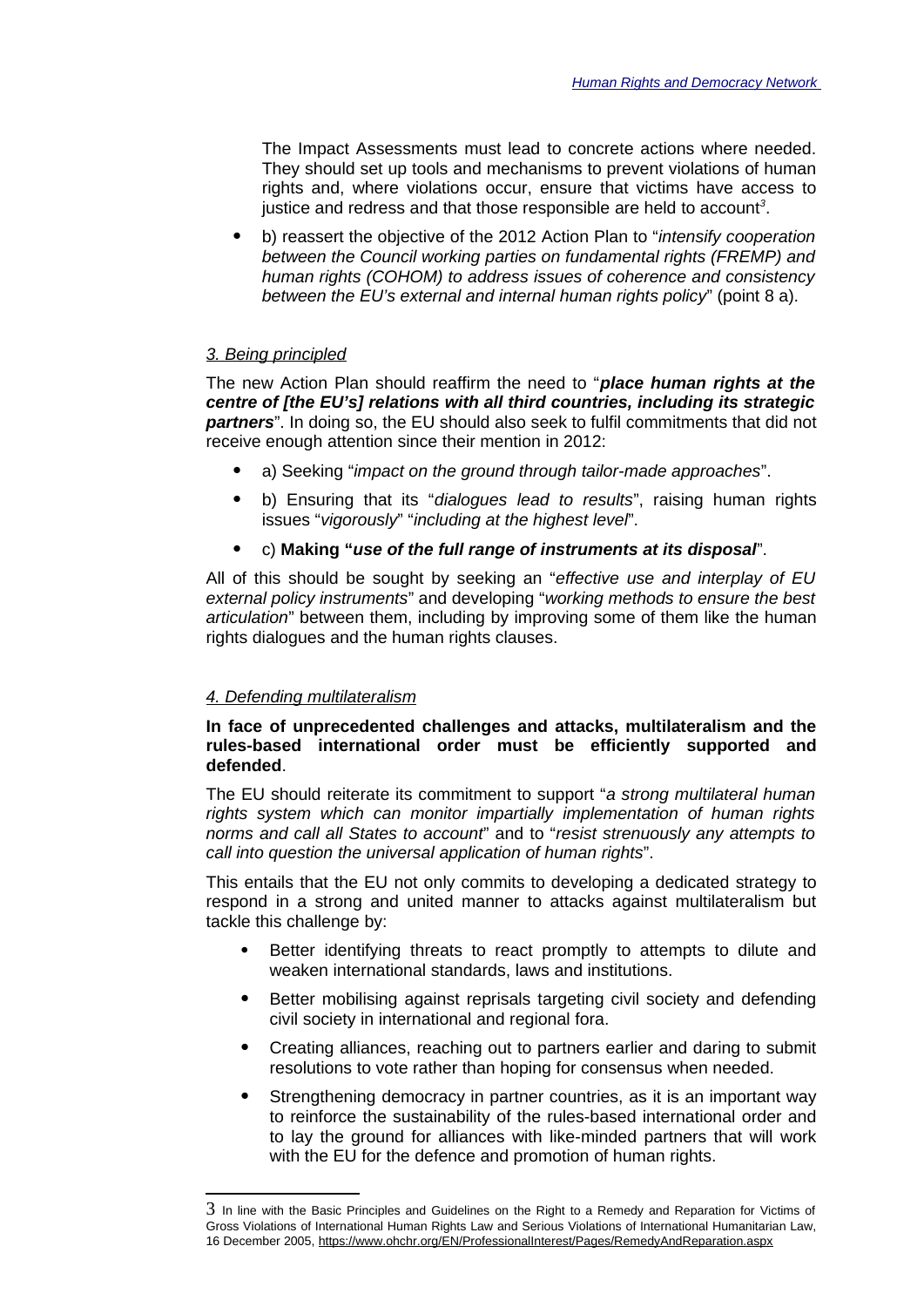Encouraging competitive membership and elections in UN core institutions and mechanisms; advocating for key positions not to be occupied by countries known for their poor human rights records and by countries that will use those platforms to weaken human rights standards.

#### *5. Fighting closing space for civil society*

**The new Action Plan should reiterate the key role of civil society and of human rights defenders – taking stock of the fact that the space for civil society has closed dramatically since 2012 – and propose a reinforcement of the EU's action in consequence** by:

- Committing to intensify political and financial support of human rights defenders and civil society organisations and step up efforts against all forms of reprisals.
- Making funding operations more flexible and more accessible. Developing creative tools to overcome attacks on foreign funding and deliberate administrative burdens.
- Developing a strategic response and tools to cover the different stages of the closing space (prevention, early actions, emergency actions), multiplying EU-authorities-civil society trialogues, developing participatory monitoring mechanisms when implementing operations and policies, focusing on the involvement of independent NGOs, including as a precondition for any enhanced cooperation in more sensitive contexts.
- Developing an institutionalised early warning mechanism able to trigger better cooperation among EU institutions and international organisations, to promote an enabling environment for civil society and ensure a space for flexible and timely interventions to counter attempts at limiting civic space.
- Fighting against the misuse of surveillance technology and "strategic lawsuit against public participation" ("SLAPP") actions, providing swift protection to whistle blowers.
- Supporting independent media platforms to amplify independent alternative voices; monitoring and investigating attacks on fundamental freedoms and abuse of power.
- Ensuring that any partnership with the private sector is conditioned on the respect of the UN Guiding Principles on Business and Human Rights (UNGPs)[4](#page-3-0) during the definition and implementation of the activities and providing follow up mechanisms in that regard.

# 6. " *Ensuring ownership and accountability* "

#### **Result-oriented and regularly assessed actions**

The new Action Plan should be result-oriented: it should define expected outputs and results and foresee regular follow-up to ensure actions are duly implemented. Indeed, too many actions of the past Action Plans have not been fully and duly implemented<sup>5</sup>.

<span id="page-3-0"></span><sup>4</sup> UN Guiding Principles on Business and Human Rights, 2011,

https://www.ohchr.org/documents/publications/GuidingprinciplesBusinesshr\_eN.pdf